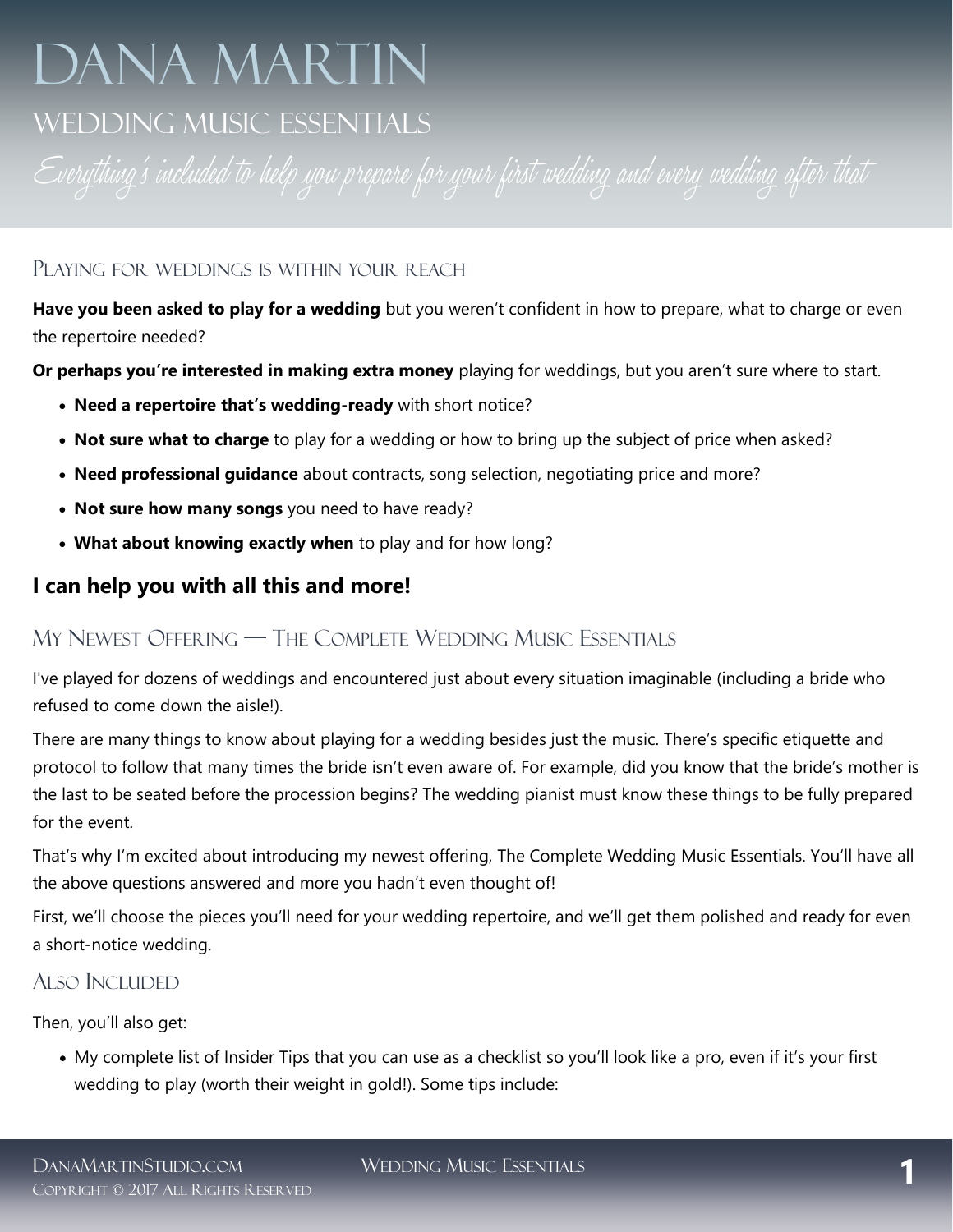- ✓ **How to organize your music** so the ceremony runs smoothly
- ✓ **Specific questions to ask the bride** so there won't be any surprises and you're fully prepared
- ✓ **The FIRST THING you should say** when you're asked to play for a wedding so you aren't stuck with the awkward task of bringing up your fees later
- ✓ **When and how to follow up with the bride** so she knows you're on top of everything musical for her special day
- ✓ **How to sound professional**, even when you're dealing with family and friends
- **Setting your fees with confidence** and how and when to get paid Did you know that venues, caterers, photographers and other professional services charge more (sometimes triple their regular rates!) for weddings? Why should you not get paid what you're worth for one of the main features of the ceremony?
- **How to keep every communication professional** yet friendly
- **Example email follow-up communications** and exactly when to send them
- **Templates for contracts, worksheets, brochures and more** completely customizable so you don't have to start from scratch — such an amazing time saver! All the heavy lifting has already been done for you!
- **And much more!**

This Complete Wedding Music Essentials is a comprehensive collection of all my years of experience put together. You'll be prepared not only for the music portion of playing for a wedding, but the professional and business side as well. And you'll answer the "fees question" with confidence, knowing you're worth it!

#### QUALIFICATIONS:

- ✓ Must be late intermediate to advanced pianist
- $\checkmark$  Adults and teens only
- ✓ All one-on-one instruction by Dana Martin Studio (online or in person) must be scheduled consecutively within a period not to exceed 6 months from first session
- ✓ Must have latest version of Microsoft Office to customize templates (available for about \$10/month)

#### PACKAGE INCLUDES:

- ✓ Up to 8 hours of personal one-on-one instruction online or in person (including repertoire guidance and coaching, help with templates, creating your wedding package, setting your fees — basically everything we've mentioned here) — Value \$600
- $\checkmark$  Dana's personal Insider Tips sheet that sets you up for success with your first wedding and every wedding after that — Value \$200
- $\checkmark$  Complete customizable Wedding Music Contract between you and your client Value \$500
- ✓ Complete customizable Wedding Music Brochure (2 versions included: tri-fold brochure you hand to your